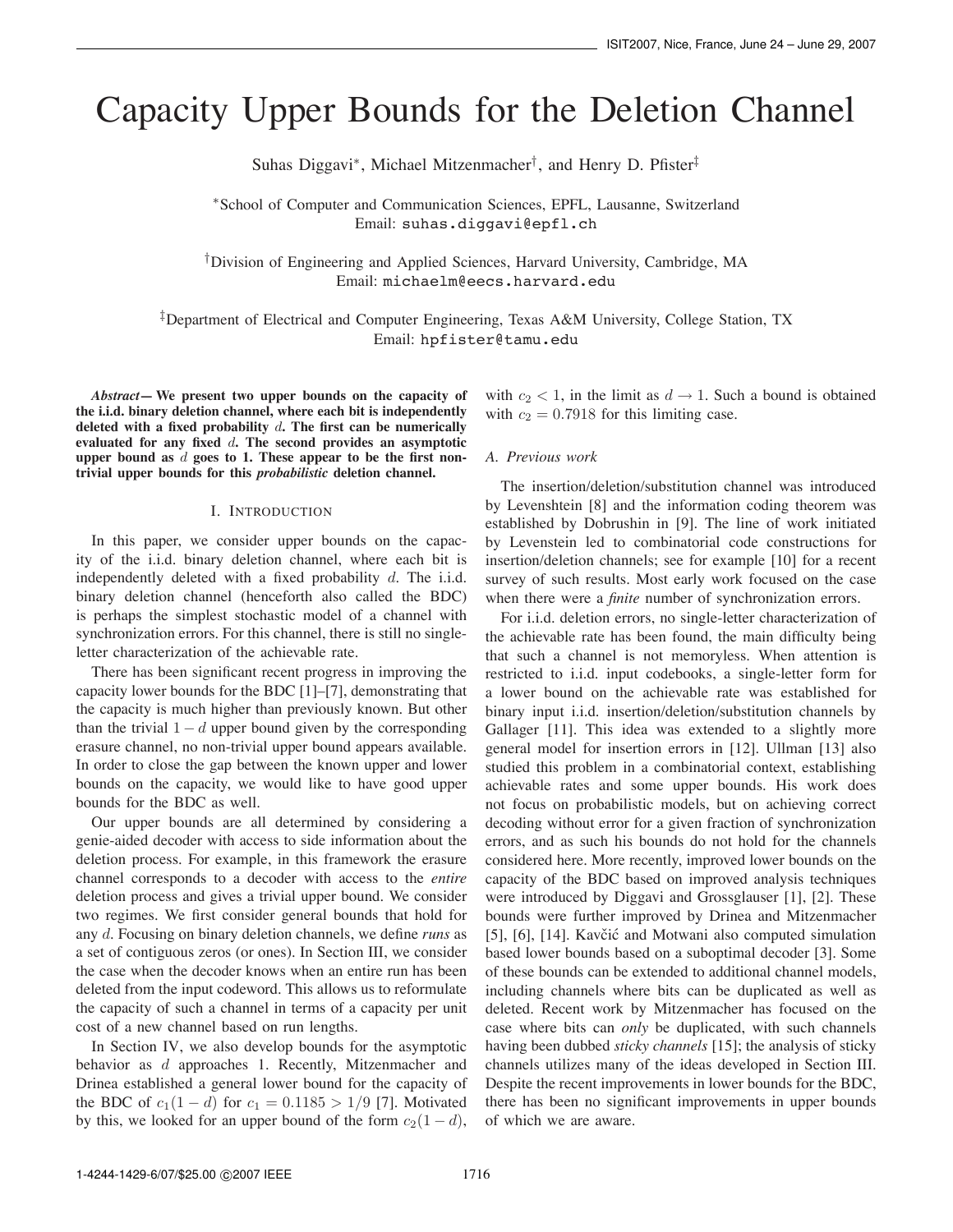## II. PRELIMINARIES

Sets are denoted by calligraphic letters:  $A, X, Y$ . Random variables are denoted by capital letters:  $X, Y, Z$ . The distribution of a random variable is denoted  $p_X(x)$ . The set of finite strings of positive integers is  $\mathcal{A} = \{1, 2, ...\}^*$ . The set of finite strings of non-negative integers is  $\mathcal{A}_0 = \{0, 1, ...\}^*$ . The set of finite strings of bits is  $\mathcal{B} = \{0, 1\}^*$ . Complete strings are denoted by underlines  $\underline{X}, \underline{x}$ . Single elements of a string are denoted by a subscript index  $X_i, x_i$ . The interval substrings (i.e.,  $X_i, X_{i+1}, \ldots, X_j$ ) of a string are given by  $X_i^j, x_i^j$ . The length of a string is  $l(\underline{a})$ . The weight of a string  $w(\underline{a})$  is the sum of all entries  $\sum_{i=1}^{l(\overline{a})} a_i$ .

The *i.i.d. binary deletion channel* (BDC) takes n transmitted bits, and outputs a random subsequence of the input where the subsequence is obtained by deleting each bit independently with probability d. The difference between the BDC and the erasure channel is that the erasure channel has knowledge of which subsequence was received whereas the BDC does not. Therefore, the set of possible transmissions is  $\{0,1\}^n$ <br>and the set of possible receptions is  $\{0,1\}^n$  where and the set of possible receptions is  $\bigcup_{m=0}^{n} \{0,1\}^m$ , where  $m \in \{0, \ldots, n\}$  denotes the length of the received string  $m \in \{0, \ldots, n\}$  denotes the length of the received string.

Run-length notation parses each binary string into runs of zeros and ones and produces a string of positive integers giving the run lengths (e.g.,  $001000111$  is mapped to  $2, 1, 3, 3$ ). If  $n$  bits are transmitted, then the set of possible transmissions is  ${a \in \mathcal{A}|w(a) = n}$  and the set of possible receptions is  ${a \in \mathcal{A}|w(a) \leq n}$ . It is worth noting that run-length notation does not distinguish between complementary strings (e.g., 00101 and 11010), but this is asymptotically irrelevant and ignored henceforth.

Let us define the *run-length projection*  $RL(\cdot)$  of a binary string  $\underline{b} \in \mathcal{B}$  as the positive-integer string  $\underline{a} \in \mathcal{A}$  where  $a_i$ is the length of the *i*th run in  $b$ . Let  $V$  be an input string to a BDC and W be the output string. Let  $X = RL(V)$ and  $Y = RL(W)$  be the run-length projections of V, W. The *run-length channel* (RLC) is defined by transition probabilities  $p_{\tilde{Y}|X}(y|\underline{x})$ . Note that converting to run-length notation does not immediately make the problem easier; if the length of any run in the input string is reduced to zero, the the adjacent runs are combined in the output, and this is reflected in the RLC. For example, the runs 3,2,3 (corresponding to binary input 00011000) could result in an output of 4 (if the middle four bits were deleted, yielding 0000).

The following simple observation (given without proof) allow us to relate the RLC and the BDC.

*Lemma 1:* The mutual information of the run-length channel (RLC) and the binary deletion channel (BDC) are related by

$$
I\left(\underline{X};\underline{\tilde{Y}}\right) - 1 \le I\left(\underline{V};\underline{W}\right) \le I\left(\underline{X};\underline{\tilde{Y}}\right) + 1. \tag{1}
$$

## III. UPPER BOUNDS VIA DECODER SIDE INFORMATION

Even for i.i.d. deletion processes, we know of no approach for establishing a single-letter characterization of the capacity. Given the recent success in establishing lower bounds for the BDC, we hope to establish corresponding good upper bounds.

Genie-aided methods are a useful technique in information theory to establish upper bounds for capacity. In this case, we combine a genie for the RLC with a natural approach for upper-bounding the capacity per unit cost of the RLC in order to obtain our bound.

Specifically, we allow side information that converts the RLC into a memoryless channel, which is much better suited to analysis. Since adding side information only improves the channel capacity, this allows upper bounds on the capacity of BDC via a memoryless channel.

The side information we introduce is the most natural: if a run is entirely deleted, a 0 symbol is introduced at the output of the RLC. Considering our previous example, if the binary input 00011000 had the middle four bits deleted, the runs presented at the enhanced RLC with side information would be 2, 0, 2. In other words, the side information gives for each run in the input the corresponding length of the run in the output, even if that length is 0. Therefore, we define <sup>Y</sup> to be a *new* modified output of the channel where the sequence of run lengths in  $W$ has 0 inserted (and the run lengths of  $W$  split appropriately) if a run was deleted. This is the channel we consider for the upper bound.

Since each run in the input is affected independently, this new channel can also be seen as a memoryless binomial channel where the length of the output run,  $y$ , is related to  $x \ge 1$  denoting the length of the input run via

$$
p_{Y|X}(y|x) = \begin{cases} {x \choose y} d^{x-y} (1-d)^y & \text{if } 0 \le y \le x \\ 0 & \text{otherwise} \end{cases}
$$
 (2)

Now, we can relate the capacity of this memoryless binomial channel to the genie-aided BDC through a capacity-per-unitcost relationship. Intuitively this is clear, since transmitting input  $x$  on the RLC costs  $x$  bits on the BDC, and so we expect that the capacity of the BDC is upper bounded by the capacity per unit cost of the binomial channel. This intuition is formalized below.

*Lemma 2:* If we denote the mutual information of the memoryless binomial channel given in (2) as  $I(X; Y)$ , then,

$$
C_{BDC} \le \max_{p_X(x)} \frac{I(X;Y)}{\mathbb{E}[c(X)]},\tag{3}
$$

where  $c(x) = x$ .

*Proof:* By Lemma 1, we know that for an input of n bits to the BDC,  $\lim_{n \to \infty} \frac{1}{n} I(\underline{V}; \underline{W}) = \lim_{n \to \infty} \frac{1}{n} I(RL(\underline{V}); RL(\underline{W})).$ <br>As the genie-aided receiver knows which runs are deleted, we have  $I(RL(V); RL(W)) \leq I(X;Y)$ , where X is the set of input runs and  $\underline{Y}$  is the set of genie-aided output runs. We now need only to observe that

$$
\max_{p_{\underline{X}}(\underline{x}):w(\underline{X})=n} \frac{1}{n} I(\underline{X}; \underline{Y}) \le \max_{p_{\underline{X}}(\underline{x}): \underline{\mathbb{E}}[w(\underline{X})]=n} \frac{1}{n} I(\underline{X}; \underline{Y})
$$

$$
\le \max_{p_{\underline{X}}(\underline{x})} \frac{I(\underline{X}; \underline{Y})}{\mathbb{E}[w(\underline{X})]}
$$

$$
= \max_{p_{\underline{X}}(\underline{x})} \frac{I(\underline{X}; \underline{Y})}{\mathbb{E}[X]},
$$
(4)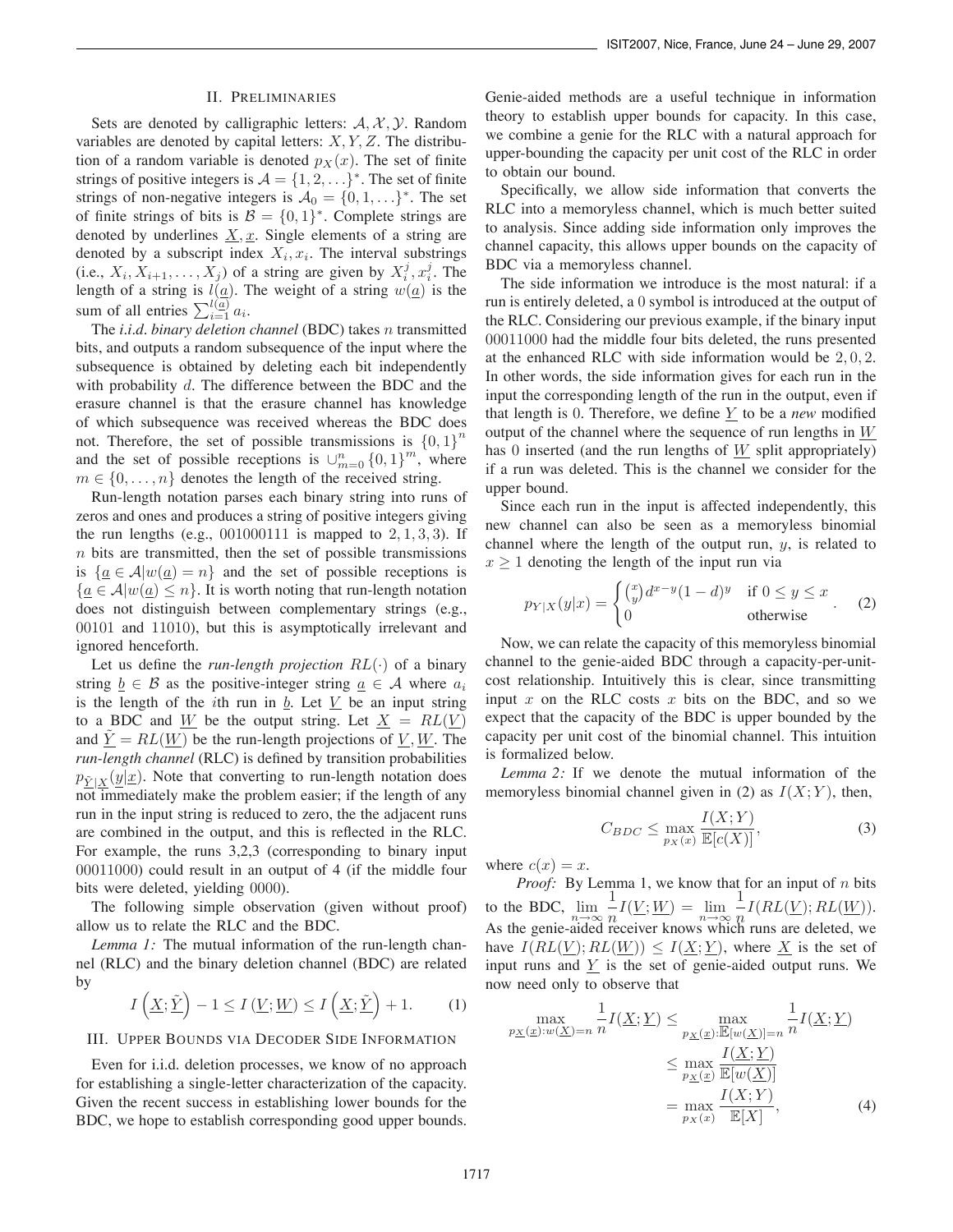where the last step follows from the fact the capacity per unit cost of a discrete memoryless channel (DMC) is maximized by choosing an i.i.d. input distribution:  $p_{\underline{X}}(\underline{x}) = \prod_{i=1}^{m} p_X(x_i)$ [16]. This completes the proof.

The standard upper bound on the capacity of a DMC (see [17] problem 4.17) was generalized to the capacity per unit cost by Abdel-Ghaffar [16].

*Theorem 1:* [Abdel-Ghaffar] Consider a memoryless channel defined by  $p_{Y|X}(y|x)$  with input alphabet X and output alphabet *Y*. Let  $q_Y(y)$  be any distribution on *Y* which is absolutely continuous with respect to  $p_{Y|X}(y|x)$ ; Then, for a cost function  $c(x)$ , the capacity per unit cost satisfies

$$
C \le \sup_{x \in \mathcal{X}} \frac{I(x)}{c(x)},\tag{5}
$$

where  $I(x) \stackrel{def}{=} D(p_{Y|X}(\cdot|x)||q_Y(\cdot))$  is the standard information divergence.

Choosing a valid output run-length distribution allows us to upper bound this capacity per unit cost and thereby the capacity of the BDC, but we still must deal with maximizing over the countably infinite input alphabet  $X$ . Since we cannot simply truncate the support of  $X$  and still obtain a valid upper bound, we need bound this infinite optimization problem by a finite one.

We do this in two steps. First, we compute a lower bound on the capacity per unit cost for a binomial channel by truncating the input alphabet. Let A be the lower bound and  $p_U(u)$  be the output distribution associated with the optimized input distribution. Next, we spread the finite tail of  $p_U(u)$  out to infinity using a geometric distribution to get

$$
q_Y(y) = \begin{cases} p_U(y) & \text{if } y < m \\ c2^{-Ay/(1-d)} & \text{if } y \ge m \end{cases}, \tag{6}
$$

where  $c = 2^{Am/(1-d)}(1 - 2^{-A/(1-d)})$ <br>Combining only subject distribution of the  $\left(1 - \sum_{y < m} p_U(y)\right)$ . Combining any output distribution of this form with Theorem 1 gives the main result of this section:

*Theorem 2:* Then the capacity of BDC satisfies

$$
C_{BDC} \le \max\left( (1+\delta)A, \max_{1 \le x < M} \frac{1}{x} I(x) \right),\tag{7}
$$

where  $\delta$  is a positive constant, A comes from (6), and M is a positive integer defined in the proof.

*Proof:* The proof follows from separating the supremum from (5) into two parts. The first uses the the true value of  $I(x)$  and ranges over  $1 \leq x \leq M$ . The second uses a closed form upper bound on  $I(x)$  using the geometric tail and handles  $x \geq M$ .

Let  $T(x) = \sum_{y=0}^{m-1} p_{Y|X}(y|x)$  the left tail of  $p_{Y|X}$  and define  $B = \max_{0 \le y \le m} \log \frac{1}{q_y(y)}$ . If  $c \ge 1$ , let  $M = \min\{x \in \mathbb{N} | P_T(x) \le \delta A\}$ . If  $c \le 1$ , then choose  $c \ge 0$  and let  $m =$  $N|BT(x) \leq \delta A$ . If  $c < 1$ , then choose  $\alpha > 0$  and let  $m_0 =$ <br> $\min\{x \in N|T(x) \leq \alpha \log \frac{1}{2}\}$ ,  $m_1 = \frac{1+\alpha}{2} \log \frac{1}{2}$  and  $M =$  $\min\{x \in \mathbb{N} | T(x) \le \alpha \log \frac{1}{c} \}, m_1 = \frac{1+\alpha}{\delta A} \log \frac{1}{c}, \text{ and } M =$ 

| d.   | LB      | UB        |
|------|---------|-----------|
| 0.05 | 0.7283  | 0.816     |
| 0.10 | 0.5620  | 0.704     |
| 0.15 | 0.4392  | 0.6188    |
| 0.20 | 0.3467  | 0.5507    |
| 0.25 | 0.2759  | 0.4943    |
| 0.30 | 0.2224  | 0.4466    |
| 0.35 | 0.1810  | 0.4063    |
| 0.40 | 0.1484  | 0.3711    |
| 0.45 | 0.1229  | 0.33987   |
| 0.50 | 0.1019  | 0.31082   |
| 0.55 | 0.08432 | 0.28382   |
| 0.60 | 0.06956 | 0.25815   |
| 0.65 | 0.05686 | 0.2331    |
| 0.70 | 0.04532 | 0.2083    |
| 0.75 | 0.03598 | 0.183     |
| 0.80 | 0.02727 | 0.157     |
| 0.85 | 0.01938 | 0.1298    |
| 0.90 | 0.01238 | $0.0999*$ |
| 0.95 | 0.00574 | $0.064*$  |
|      |         |           |

## TABLE I

THE LOWER BOUND FROM [6] AND THE UPPER BOUND DERIVED FROM THEOREM 2. ENTRIES DENOTED  $*$  are worse than the  $1-d$  bound.

 $\max\{m_0, m_1\}$ . The closed form bound is given by

$$
I(x) = \sum_{y=0}^{x} p_{Y|X}(y|x) \log \frac{p_{Y|X}(y|x)}{q_Y(y)}
$$
  
\n
$$
= \sum_{y=0}^{x} p_{Y|X}(y|x) \log \frac{1}{q_Y(y)} - H(Y|X=x)
$$
  
\n
$$
\leq \sum_{y=0}^{(a)} p_{Y|X}(y|x) \log \frac{1}{q_Y(y)}
$$
  
\n
$$
= \sum_{y=0}^{m-1} p_{Y|X}(y|x) \log \frac{1}{q_Y(y)} + \sum_{y=m}^{x} p_{Y|X}(y|x) \log \frac{1}{q_Y(y)}
$$
  
\n
$$
\leq B \sum_{y=0}^{m-1} p_{Y|X}(y|x) + \sum_{y=m}^{x} p_{Y|X}(y|x) \left( \log \frac{1}{c} + \frac{Ay}{1-d} \right)
$$
  
\n
$$
\leq B T(x) + \log \frac{1}{c} \sum_{y=m}^{x} p_{Y|X}(y|x) + Ax,
$$
 (8)

where (a) follows from the bound<sup>1</sup>  $H(Y|X=x) \geq 0$  and (b) follows from  $\mathbb{E}[Y|X=x] = (1-d)x$ .

If  $c < 1$  and  $x \ge m_0$ , then the first term of (8) is upper bounded by  $\alpha \log \frac{1}{c}$  and this gives  $I(x) \leq Ax + (1+\alpha) \log \frac{1}{c}$ .<br>If  $x > m$ , then it follows from the definition of m. that If  $x > m_1$ , then it follows from the definition of  $m_1$  that  $\frac{I(x)}{x} \leq (1+\delta)A.$ 

If  $c \ge 1$  and  $x \ge M$ , then the first term of (8) is upper bounded by  $\delta Ax$  and the second term is negative. This allows us to write  $\frac{I(x)}{x} \leq (1+\delta)A$ .<br>Theorem 2 provides a sim

Theorem 2 provides a simple upper bound on the capacity of the BDC which can be optimized by computer. Table III presents the numerical results derived from Theorem 2 and compares them with the numerical lower bounds given in [6]. Notice that this upper bound does not yet improve over the trivial  $1 - d$  upper bound for  $d \ge 0.9$ .

<sup>1</sup>We also have an improved bound on  $I(x)$  which is omitted due to length. Its main advantage is that  $m_1$  remains bounded as  $\delta \to 0$ .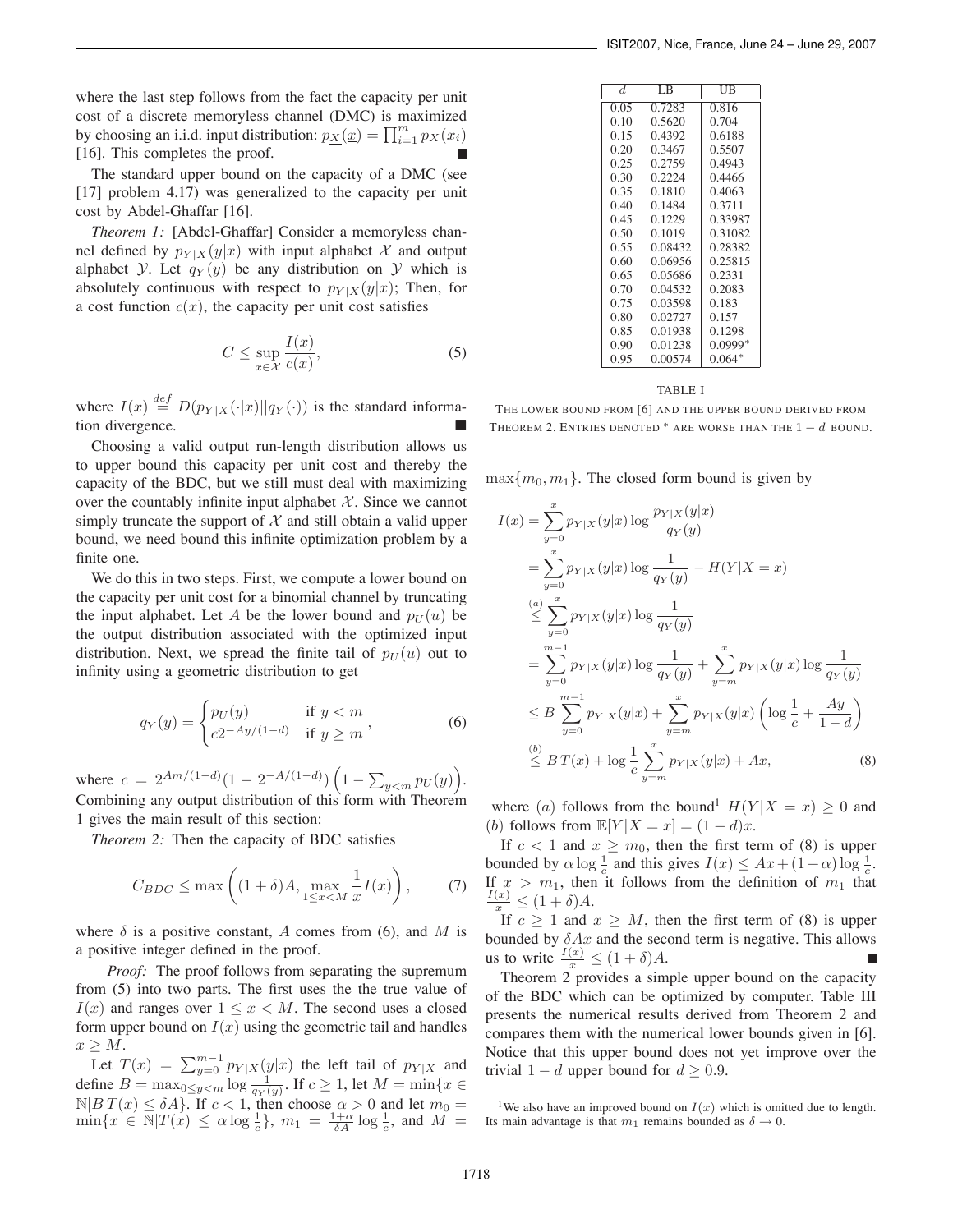#### IV. ASYMPTOTIC UPPER BOUNDS

We now introduce an approach for obtaining upper bounds on the capacity of the BDC in the limit as the deletion probability  $d$  approaches 1; this approach is motivated by the lower bound approach of [7]. In this case, the genie-aided decoder has available a special marker symbol that is sent after every block of  $b = [\alpha/(1-d)]$  input bits; this marker cannot be deleted. Adding this special marker symbol can only increase the capacity of the channel (since it could simply be ignored). With the addition of these markers, however, the channel can be though of as a memoryless channel, with each block of  $b$  input bits viewed as a symbol; that is, the input alphabet consists of all possible sequences of  $b$  bits and the output sequence consists of all possible sequences of up to b bits. We bound the mutual information for this ostensibly simpler channel.

As we are primarily interested in the asymptotic behavior as d goes to 1, we introduce the following simplifications. Each block can be described as an initial bit and a finite vector  $(q_1, \ldots, q_j)$  with each  $q_i > 0$  and  $\sum_{i=1}^j q_i = 1$  as<br>follows: the block is divided into a continuous subblocks follows: the block is divided into  $j$  contiguous subblocks, where each *i*th subblock consists of  $bq_i$  copies of the same bit; the subblocks alternate between 0's and 1's; and the initial bit determines the value for the first subblock. For this to make sense, the  $q_i$  values should also be chosen so that the subblock lengths are integers. However, by taking large enough block lengths we can allow  $q_i$  to take on values arbitrarily close any real value, and henceforth we ignore any issues related to rounding to obtain integer-length subblocks. Similarly, by taking b sufficiently large we can make the distribution of the number of bits that pass through a block arbitrarily close to a discrete Poisson distribution with mean  $\alpha$ . We use this distribution for the number of output bits in what follows. It is clear that the effects of these simplifications vanish in the limiting case as d approaches 1.

Now, we consider the channel  $\underline{V} \rightarrow \underline{W}$ , where  $\underline{V}$  is a b-bit input symbol (between successive markers) and  $\hat{W}$  is the corresponding output. Since  $l(W)$  denotes the received sequence length, the mutual information  $I(V;W)$  can be written as

$$
I(\underline{\tilde{V}}; \underline{\tilde{W}}) = I(\underline{\tilde{V}}; \underline{\tilde{W}}, l(\underline{\tilde{W}}))
$$
  
\n
$$
= \underbrace{I(\underline{\tilde{V}}; l(\underline{\tilde{W}}))}_{=0} + I(\underline{\tilde{V}}; \underline{\tilde{W}} | l(\underline{\tilde{W}}))
$$
  
\n
$$
= \sum_{l=0}^{b} p_{l(\underline{\tilde{W}})}(l) I(\underline{\tilde{V}}; \underline{\tilde{W}} | l(\underline{\tilde{W}})) = l)
$$
  
\n
$$
\leq \sum_{l=0}^{k} p_{l(\underline{\tilde{W}})}(l) I(\underline{\tilde{V}}; \underline{\tilde{W}} | l(\underline{\tilde{W}})) = l) + \sum_{l=k+1}^{b} p_{l(\underline{\tilde{W}})}(l) l.
$$

Recall that we take the limit as  $d \rightarrow 1$ , so that the length distribution of the received sequence is exactly Poisson. This implies that

$$
I(\tilde{\underline{V}};\tilde{\underline{W}}) \le \sum_{l=0}^{k} p_{l(\tilde{\underline{W}})}(l) I(\tilde{\underline{V}};\tilde{\underline{W}}|l(\tilde{\underline{W}})) = l) + \sum_{l=k+1}^{\infty} \frac{l e^{-\alpha} \alpha^l}{l!}.
$$
 (9)

We note that a numerical upper bound  $u$  of the capacity of this channel immediately yields the upper bound  $\frac{u}{b} = \frac{1-d}{\alpha}u$ <br>on the asymptote of the canacity of the BDC as  $d \rightarrow 1$ . Notice on the asymptote of the capacity of the BDC as  $d \rightarrow 1$ . Notice that, for our upper bound, we now are left with bounding a summation of terms up to only received length  $k$ ; we make use of this fact in our resulting numerical optimization. On the other hand, small values of k are perfectly suitable; when  $\alpha =$ 1 and  $k = 4$ , the (rather weak) upper bound  $I(\tilde{V}; \tilde{W} | l(\tilde{W}) =$ l)  $\leq l$  for  $l > k$  results in a loss of less than  $0.02(1 - d)$ .

The key to computing this bound is the following two lemmas. The first is quite simple and its proof is omitted.

*Lemma 3:* Consider any DMC defined by  $p_{Y|X}(y|x)$  =  $W(y|x)$ . Suppose there are inputs  $x_0, \ldots, x_m$  and nonnegative constants  $a_1, \ldots, a_m$  such that  $\sum_{i=1}^m a_i = 1$  which<br>also satisfy also satisfy

$$
W(y|x_0) = \sum_{i=1}^{m} a_i W(y|x_i),
$$

then there is a capacity achieving input distribution with zero probability assigned to  $x_0$ .

The following lemma shows that we can achieve capacity with a reduced input space consisting of symbols which have at most  $k$  alternating subblocks. Intuitively, if the sender only needs to consider the cases where at most  $k$  bits are obtained at the receiver, then it makes sense that each symbol should consist of at most  $k$  alternating subblocks. The advantage of this constraint is that we can significantly reduce the search space over distributions for the sender.

*Lemma 4:* For any input  $\underline{u}$  with more than  $k$  alternating subblocks, we can show that there exist k sequences  $v_1, \ldots, v_k$ (each with at most  $k$  alternating blocks of zeros and ones) such that the modified deletion channel satisfies

$$
p_{\underline{\tilde{W}}|\underline{\tilde{V}}}(\underline{\tilde{w}}|\underline{u}) = \sum_{i=1}^{k} s_i \, p_{\underline{\tilde{W}}|\underline{\tilde{V}}}(\underline{\tilde{w}}|\underline{v}_i)
$$

for all  $\tilde{\underline{w}}$  such that  $l(\tilde{\underline{w}}) \leq k$ . Of course, we require that  $s_i \geq 0$ and  $\sum_{i=1}^{\overline{k}} s_i = 1$ .<br>Proof: We sh

*Proof:* We show that any symbol with  $k+1$  subblocks can be replaced by multiple sequences with at most  $k$  subblocks while achieving the same output distribution at the receiver for all received sequences of up to  $k$  bits. The lemma then follows by induction.

Consider any symbol with  $k + 1$  subblocks. Since at most  $k$  bits are obtained at the receiver, some subblock is entirely deleted. Imagine that instead of using this bit sequence, we initially choose a block to be deleted, remove it, and then send the corresponding remaining bits over the channel. If we can choose correct probabilities for removing each block, this gives us a distribution over symbols with at most  $k$  subblocks, proving the lemma. Specifically, let us denote a symbol S by an ordered pair consisting of a bit and a vector of  $q_i$ values. Consider the symbol  $(0, (q_1, \ldots, q_{k+1}))$ . We will find probabilities  $s_i$  such that the output distribution is the same if we instead send the symbol  $(1,(q_2/(1-q_1),...,q_{k+1}/(1-q_1)))$  $(q_1)$ ) with probability  $s_1$ ,  $(0, (q_1/(1 - q_{k+1}),...,q_k))$  with